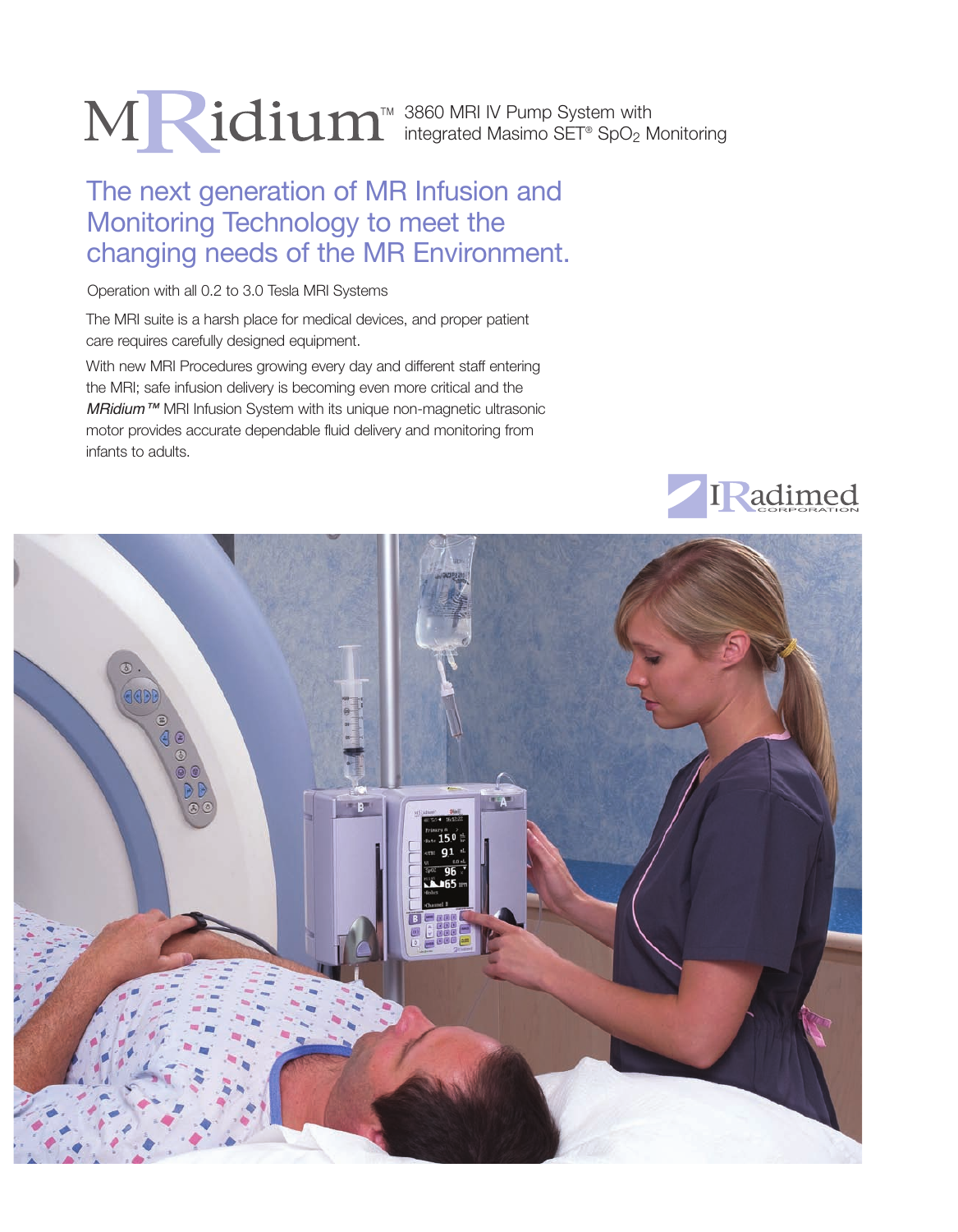# 3860+ MRI IV Pump System with integrated Masimo SET® SpO2 Monitoring



# Designed for the MRI Environment

Iradimed Corp. is an innovative company with vast experience in MRI safe products. Our founder is the pioneering developer of the world<sup>1</sup>s first and best selling MRI compatible monitoring system. Our staff has a combined 60+ years developing MRI safe products.

The MRidium 3860+MRI IV pump with SpO2 Monitoring, comprehensively meet the needs of the MR with added features such as wireless remote control, Vented Syringe Adapter Set, Modular additional Second Channel "Side Car," and our unique Bypass Infusion Set. Our expanded rate range supports all Pediatric needs, while the 1400 ml per hour provides faster delivery for emergency medication. With integrated SpO2 Monitoring, the clinician can seamlessly transfer patients both to the MR, provide monitoring during the scan, and then back for recovery.

## Features

- Intuitive Smart IV Pump Technology & Real Time SpO2 Monitoring
- 10 digit Keypad Entry for Ease of Programming
- Ease of Use with conventional IV pump design and proven human factors engineering
- Nonmagnetic design allows for placement up to the 10,000 Gauss Line
- Large LCD display providing highly visible and explanatory feedback
- Expanded Delivery Range of 0.1 to 1400 mL per hour
- Highly flexible easily expandable to a second channel with add-on SideCar™ module
- Operates on long life Lithium Polymer battery
- Vented 1057 Syringe Set with low priming volume for anesthetic and other syringe-based Drug Delivery
- Unique 1055 Bypass IV set allows for minimal waste of fluids and convenient patient transfer to the MRidium™ MRI IV Pump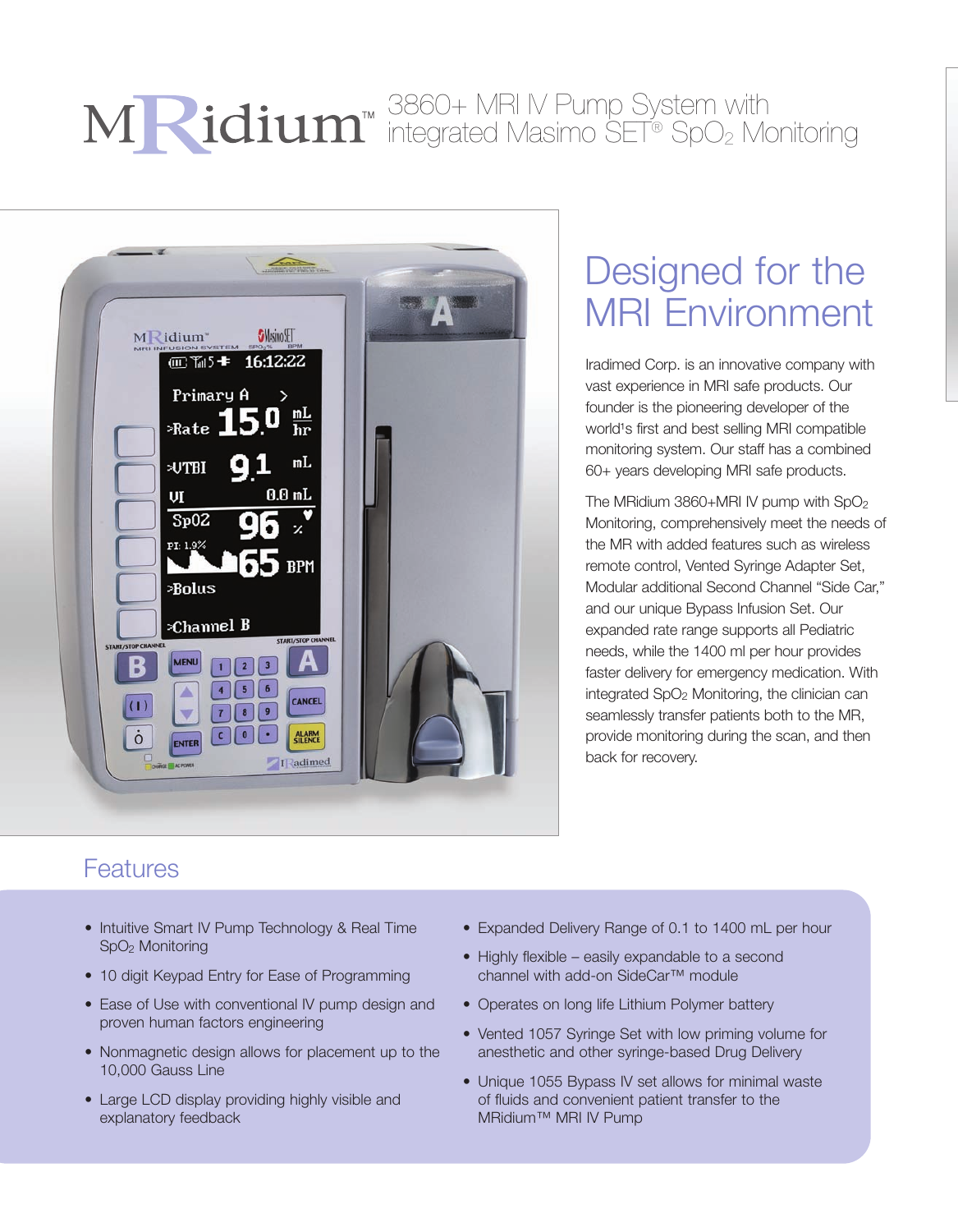

# 3865 MRidium™ Wireless Remote Control

The 3865 Wireless Remote allows for complete control and monitoring of the MRidium™ MR IV Pump from locations outside of the magnet room. The MR compatible wireless link relays all commands and display information bi-directionally between the 3860+ MR IV Pump with SpO2 Monitoring and the 3865 Remote Control. Utilizing the same user interface and large bright display as the MRidium™ Pump, the wireless Remote Control unit allows adjustment of all pump and SpO<sub>2</sub> Monitoring parameters, rates, dose, volume, pump run/stop, alarms adjust or reset, as well as real time titration. The 3865 Remote Control also serves as a battery charger for a MRidium™ battery pack, or even a spare. It utilizes a proven MR compatible 2.4 Ghz FH spread spectrum radio technology for easy installation and artifact free operation.

# Infant, Pediatric and Adult Anesthesia

The 3860+MRidium MRI IV Pump with SpO2 Monitoring offers users the unique ability to have  $SpO<sub>2</sub>$  monitoring and IV delivery combined. This simple but unique feature offers users the ability to start sedations outside of the MRI, transport to the scan, and back to recovery without having to discontinue monitoring on the patient.

# MRidium™ Vented Syringe Adapter Set

The MRidium™ Syringe Adapter IV Set allows for accurate delivery of IV fluids directly from standard 10 to 60 cc Syringes, without having to add additional IV tubing or extension sets. Providing critical medication delivery at low flow rates and bolusing just got easier with our new expanded rate range from 0.1 to 1400 ml per hour. Ideal for Cardiac Medications, Anesthesia, and Pediatric drug delivery, the low priming volume



of 4 ml allows for minimal waste of medication.

## Cardiac Stress Testing, **Intraoperative** MRI, and **Neurology**

New procedures in the MRI are increasing at an exponential rate; MRidium offers a unique and effective way to offer delivery of critical IV Fluids safely and accurately every time. Our integrated drug library allows users to program their own default settings for critical medications like Adenosine and Dobutamine.